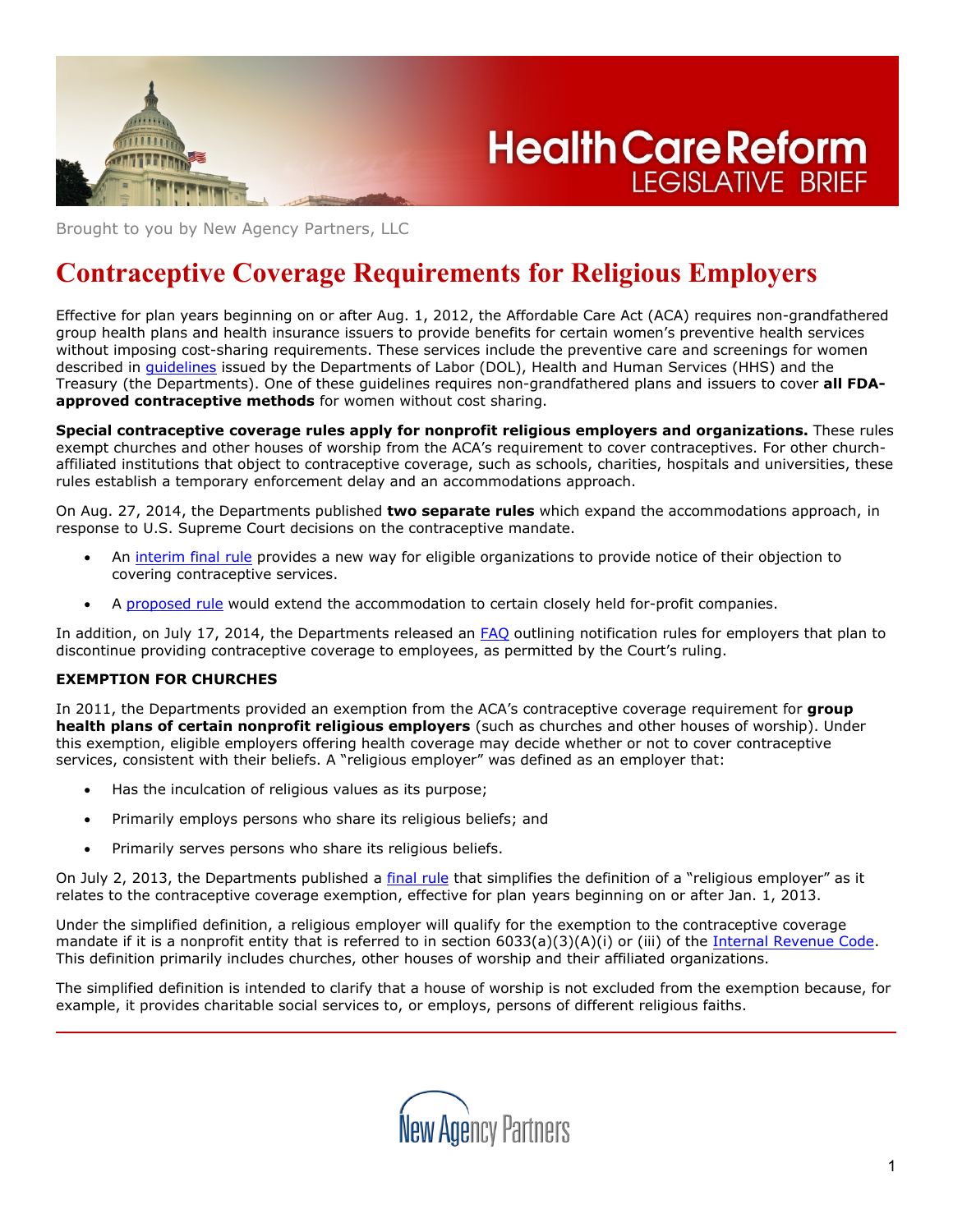# **ACCOMMODATIONS FOR NONPROFIT RELIGIOUS ORGANIZATIONS**

The July 2013 final rule provides accommodations for nonprofit religious organizations that object to contraceptive coverage on religious grounds, but do not qualify for the church exemption. The accommodations are effective for **plan years beginning on or after Jan. 1, 2014.** A temporary enforcement delay applied until then.

An eligible organization is one that:

- Opposes providing coverage for some or all of any contraceptive services which are required to be covered on account of religious objections;
- Is organized and operates as a nonprofit entity;
- Holds itself out as a religious organization; and
- Self-certifies that it meets these criteria (HHS has provided a [self-certification](http://links.govdelivery.com/track?type=click&enid=ZWFzPTEmbWFpbGluZ2lkPTIwMTMwNjI4LjIwNTIwODQxJm1lc3NhZ2VpZD1NREItUFJELUJVTC0yMDEzMDYyOC4yMDUyMDg0MSZkYXRhYmFzZWlkPTEwMDEmc2VyaWFsPTE3NjQ5NDIyJmVtYWlsaWQ9ZXJpY2Euc3Rvcm1Aenl3YXZlLmNvbSZ1c2VyaWQ9ZXJpY2Euc3Rvcm1Aenl3YXZlLmNvbSZmbD0mZXh0cmE9TXVsdGl2YXJpYXRlSWQ9JiYm&&&104&&&http://www.dol.gov/ebsa/preventiveserviceseligibleorganizationcertificationform.doc) [form](http://links.govdelivery.com/track?type=click&enid=ZWFzPTEmbWFpbGluZ2lkPTIwMTMwNjI4LjIwNTIwODQxJm1lc3NhZ2VpZD1NREItUFJELUJVTC0yMDEzMDYyOC4yMDUyMDg0MSZkYXRhYmFzZWlkPTEwMDEmc2VyaWFsPTE3NjQ5NDIyJmVtYWlsaWQ9ZXJpY2Euc3Rvcm1Aenl3YXZlLmNvbSZ1c2VyaWQ9ZXJpY2Euc3Rvcm1Aenl3YXZlLmNvbSZmbD0mZXh0cmE9TXVsdGl2YXJpYXRlSWQ9JiYm&&&104&&&http://www.dol.gov/ebsa/preventiveserviceseligibleorganizationcertificationform.doc) for this purpose).

Under the accommodations, eligible organizations do not have to contract, arrange, pay or refer for any contraceptive coverage to which they object on religious grounds. However, separate payments for contraceptive services will be provided to females in the health plan by an independent third party, such as an insurance company or third-party administrator (TPA), directly and free of charge.

The final rule does not require the self-certification to be submitted to any of the Departments. Instead, an eligible organization must maintain the self-certification in its records and make the self-certification available for examination upon request. Also, as described below, the religious organization must either **provide the self-certification to the plan's issuer or TPA** or **provide written notice to HHS** that it is an eligible organization and of its religious objection to coverage of all or a subset of contraceptive services.

#### *Expanded Accommodations Approach: Notice to HHS*

In response to legal challenges to the final rule's accommodations approach, the Departments published an [interim](https://www.federalregister.gov/articles/2014/08/27/2014-20252/coverage-of-certain-preventive-services-under-the-affordable-care-act) [final](https://www.federalregister.gov/articles/2014/08/27/2014-20252/coverage-of-certain-preventive-services-under-the-affordable-care-act) [rule](https://www.federalregister.gov/articles/2014/08/27/2014-20252/coverage-of-certain-preventive-services-under-the-affordable-care-act) on Aug. 27, 2014, which provides an **alternative way** for eligible organizations to provide notification of their objections to covering contraceptives. Under the interim final rule, an eligible organization may **notify HHS in writing** of its religious objection to providing contraceptive coverage, instead of providing the self-certification to the plan's issuer or TPA.

The notice to HHS must, at a minimum, include:

- The name of the eligible organization and the basis on which it qualifies for an accommodation;
- Its objection based on sincerely held religious beliefs to providing coverage of some or all contraceptive services (including an identification of the subset of contraceptive services to which coverage the eligible organization objects, if applicable);
- The plan name and type (for example, a student health insurance plan or a church plan); and
- The name and contact information for any of the plan's TPAs and health insurance issuers.

A [model](http://www.cms.gov/CCIIO/Resources/Regulations-and-Guidance/Downloads/Model-Notice-8-22-14.pdf) [notice](http://www.cms.gov/CCIIO/Resources/Regulations-and-Guidance/Downloads/Model-Notice-8-22-14.pdf) to HHS has been provided that eligible organizations may, but are not required to, use. If any of the information required to be included in the notice changes, the organization must provide updated information to HHS.

HHS will then notify the insurer for an insured health plan (or the DOL will notify the TPA for a self-insured plan) that:

- The organization objects to providing contraception coverage; and
- The insurer or TPA is responsible for providing enrollees separate no-cost payments for contraceptive services for as long as they remain enrolled in the plan.

This Legislative Brief is not intended to be exhaustive nor should any discussion or opinions be construed as legal advice. Readers should contact legal counsel for legal advice.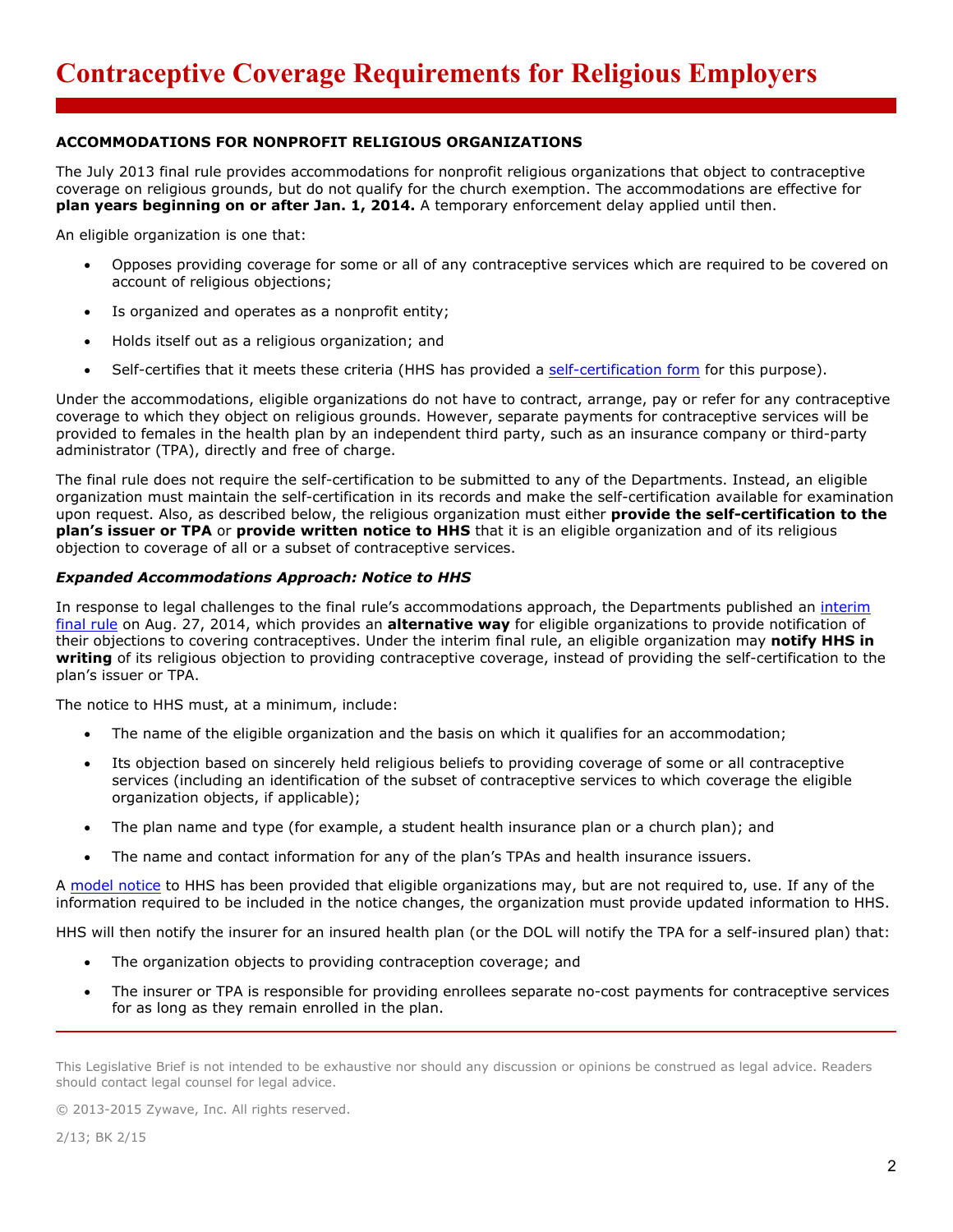Regardless of whether the eligible organization self-certifies in accordance with the July 2013 final rules, or provides notice to HHS in accordance with the interim final rule, the obligations of insurers and/or TPAs regarding providing or arranging separate payments for contraceptive services are the same.

## *Application to Insured Health Plans*

For insured group health plans, the religious organization must either provide **the self-certification to the health insurance issuer** or **written notice to HHS** that it is an eligible organization and of its religious objection to coverage for all or a subset of contraceptive services. An issuer may not require any further documentation from the eligible organization regarding its status as an eligible organization.

An issuer who receives a copy of the self-certification or notification from HHS must then:

- Provide separate payments for contraceptive services for the women in the health plan of the organization without cost sharing, premium, fee or other charge to the women or to the organization or its plan; and
- Notify plan participants and beneficiaries that the issuer provides separate payments for contraceptive services at no cost for so long as the participant or beneficiary remains enrolled in the plan.

According to the Departments, issuers generally will find that providing such contraceptive coverage is cost neutral because they will be insuring the same set of individuals under both policies and will experience lower costs from improvements in women's health and fewer childbirths. However, any costs of the health insurance issuer will be offset by adjustments in federally facilitated Exchange (FFE) user fees that insurers pay.

## *Application to Self-insured Health Plans*

For self-insured group health plans, the religious organization must either provide **the self-certification to its TPA** or **written notice to HHS** that it is an eligible organization and of its religious objection to coverage of all or a subset of contraceptive services. A TPA that receives a copy of the self-certification from an eligible organization or a notification from the DOL may decide not to enter into, or remain in, a contractual relationship with the eligible organization to provide administrative services for the plan. However, a TPA may not require any documentation other than a copy of the self-certification from the eligible organization or notification from the DOL.

A TPA that agrees to enter into (or remain in) a contractual relationship with the organization must **provide or arrange separate payments** for contraceptive services for women in the plan without cost sharing, premium, fee or other charge to the women or to the eligible organization or its plan. The TPA can provide these payments on its own or it can arrange for an issuer or other entity to provide payments. The costs of these payments can be offset by adjustments in federally-facilitated Exchange (FFE) user fees paid by a health insurance issuer with whom the TPA has an arrangement.

Although the Departments believe that there are no self-insured health plans that do not have TPAs, the July 2013 final rule provides these plans with a safe harbor from enforcement of the contraceptive mandate, provided:

- The plan submits to HHS specific information showing that it does not use the services of a TPA; and
- If HHS agrees that the plan does not use a TPA, the plan gives notice to plan participants and beneficiaries in any application materials distributed in connection with enrollment (or re-enrollment) that is effective beginning on the first day of each applicable plan year indicating that it does not provide benefits for contraceptive services.

# *Application to Institutions of Higher Education*

The Departments also established rules for religious nonprofit organizations that are institutions of higher education. If this type of organization arranges for student health insurance coverage, it is eligible for an accommodation comparable to the type available for a religious organization with an insured group health plan.

This Legislative Brief is not intended to be exhaustive nor should any discussion or opinions be construed as legal advice. Readers should contact legal counsel for legal advice.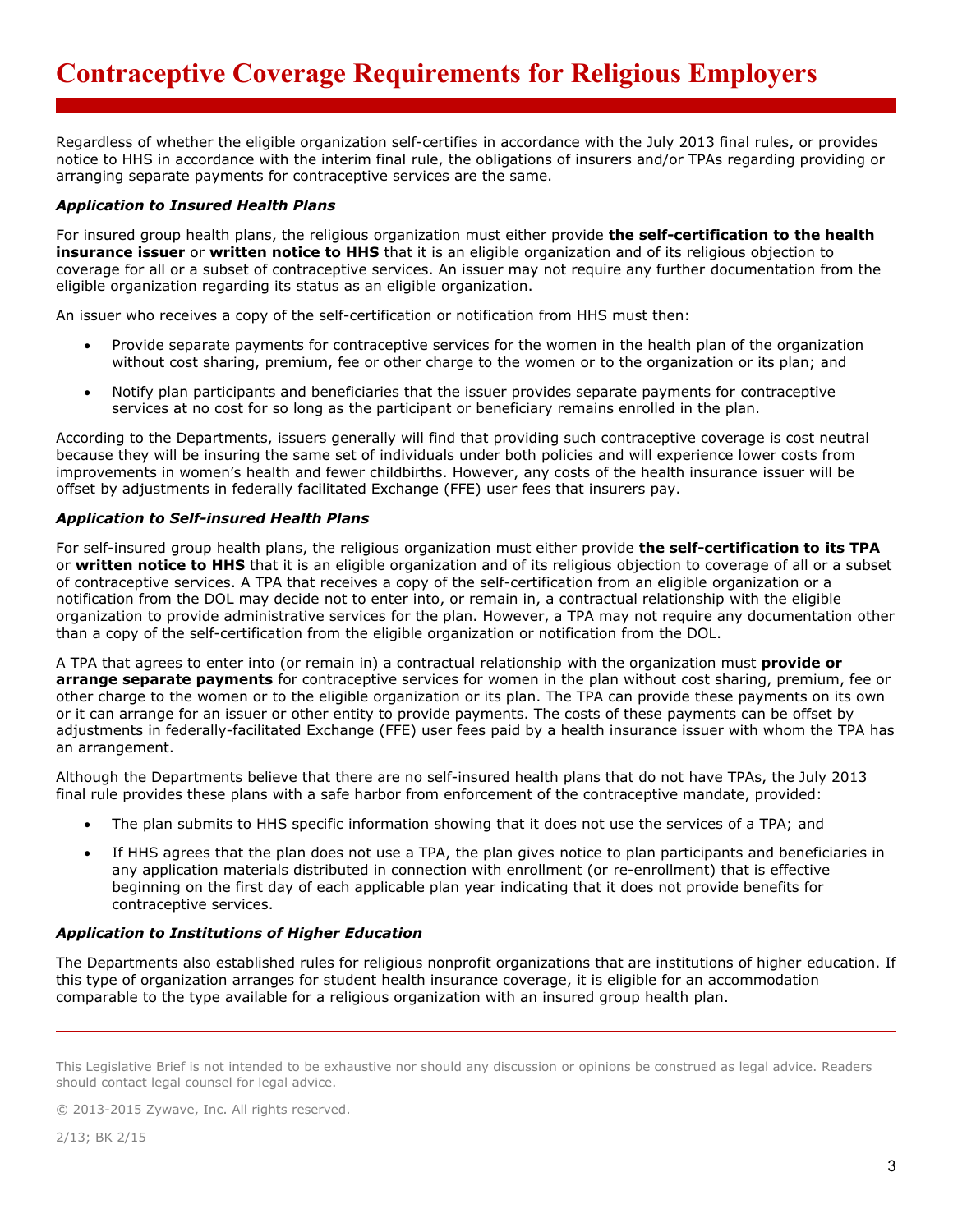## **LEGAL CHALLENGES**

#### *For-profit Employers*

Most of the legal challenges to the contraceptive mandate have involved for-profit employers that do not qualify for the exemption or accommodations, but that object on religious grounds to providing coverage for certain types of contraceptives. On June 30, 2014, in *[Burwell](http://www.supremecourt.gov/opinions/13pdf/13-354_olp1.pdf) [v.](http://www.supremecourt.gov/opinions/13pdf/13-354_olp1.pdf) [Hobby](http://www.supremecourt.gov/opinions/13pdf/13-354_olp1.pdf) [Lobby](http://www.supremecourt.gov/opinions/13pdf/13-354_olp1.pdf) [Stores,](http://www.supremecourt.gov/opinions/13pdf/13-354_olp1.pdf) [Inc.](http://www.supremecourt.gov/opinions/13pdf/13-354_olp1.pdf) [et](http://www.supremecourt.gov/opinions/13pdf/13-354_olp1.pdf) [al](http://www.supremecourt.gov/opinions/13pdf/13-354_olp1.pdf)*., the U.S. Supreme Court created a narrow exception to the contraceptive mandate for closely held for-profit businesses that object to providing coverage for certain types of contraceptives based on their sincere religious beliefs.

In light of the Court's decision in *Hobby Lobby*, the Departments issued a [proposed](https://www.federalregister.gov/articles/2014/08/27/2014-20254/coverage-of-certain-preventive-services-under-the-affordable-care-act) [rule](https://www.federalregister.gov/articles/2014/08/27/2014-20254/coverage-of-certain-preventive-services-under-the-affordable-care-act) on Aug. 27, 2014, that would amend the definition of an "eligible organization" for purposes of the accommodations approach under the July 2013 final rule. The amended definition would include a **closely held for-profit entity that has a religious objection** to providing coverage for some or all of the contraceptive services otherwise required to be covered. This proposed change would extend the accommodations approach available for non-profit entities to group health plans established or maintained by certain closely held for-profit entities with similar religious objections to contraceptive coverage.

Thus, under the proposed rules, a qualifying closely held for-profit entity would not be required to contract, arrange, pay or refer for contraceptive coverage. Instead, payments for contraceptive services provided to participants and beneficiaries in the eligible organization's plan would be provided or arranged separately by an issuer or a TPA.

The proposed rule includes **two possible approaches** for defining a "qualifying closely held for-profit entity." According to the Departments, a closely held corporation—also referred to as a "close" or "closed" corporation—is commonly understood to be a corporation in which the stock is owned by a small number of persons and for which no active trading market exists. The proposed rules would define a "qualifying closely held for-profit entity" as either:

- 1. An entity that is not publicly traded and that has fewer than a specified number of shareholders or owners; or
- 2. An entity that is not publicly traded, and in which a specified fraction of the ownership interest is concentrated in a limited and specified number of owners.

The proposed rule does not specify the number of owners or concentration of ownership; instead, the Departments requested comments on an appropriate number and/or concentration. The Departments also requested comments on other possible approaches, as well as documentation and disclosure of a closely held for-profit entity's decision not to provide contraceptive coverage.

The proposed rule also provides that valid corporate action taken in accordance with the entity's governing structure, in accordance with state law, stating its owners' religious objection can serve to establish that the entity objects to providing contraceptive coverage on religious grounds.

On July 17, 2014, the Departments released an [FAQ](http://www.dol.gov/ebsa/faqs/faq-aca20.html) outlining notification rules for employers that plan to discontinue providing contraceptive coverage to employees, as permitted by the Court's ruling. The FAQ addresses situations where a closely held for-profit corporation's health plan will cease providing coverage for some or all contraceptive services mid-plan year. It states that this reduction in coverage will trigger certain notice requirements to plan participants and beneficiaries.

For plans subject to the Employee Retirement Income Security Act (ERISA), ERISA requires disclosure of information relevant to coverage of preventive services, including contraceptive coverage. Specifically, existing DOL regulations require a plan's summary plan description (SPD) to include a description of the extent to which preventive services (which includes contraceptive services) are covered under the plan.

Accordingly, if an ERISA plan excludes all (or a subset of) contraceptive services from coverage under its group health plan, the plan's SPD must describe the extent of the limitation or exclusion of coverage. For plans that reduce or eliminate coverage of contraceptive services after having provided such coverage, expedited disclosure requirements for material reductions in covered services or benefits apply. ERISA and related regulations generally require

This Legislative Brief is not intended to be exhaustive nor should any discussion or opinions be construed as legal advice. Readers should contact legal counsel for legal advice.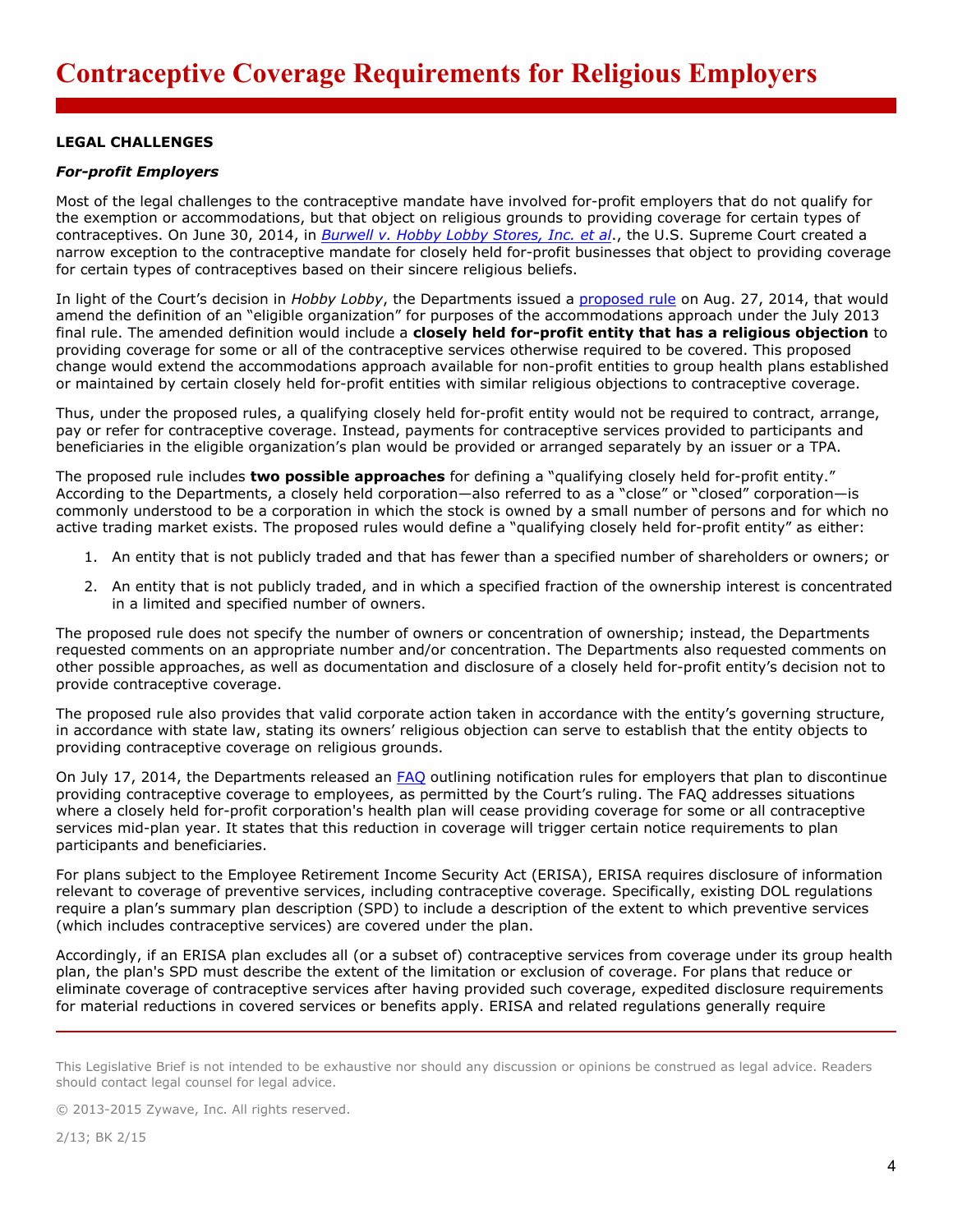disclosure no later than 60 days after the date of adoption of a modification or change to the plan that is a material reduction in covered services or benefits.

Other disclosure requirements may also apply. For example, state insurance laws applicable to health insurance issuers could require additional disclosures to participants and beneficiaries.

# *Non-profit Employers*

The legal challenges to the accommodations approach for non-profit entities have focused on the **self-certification requirement**. According to the challengers, the self-certification process infringes on religious liberty because it makes the non-profit organization complicit in the provision of birth control.

On July 3, 2014, the U.S. Supreme Court granted Wheaton College, an Illinois Christian school, a [temporary](http://www.supremecourt.gov/opinions/13pdf/13a1284_ap6c.pdf) [injunction](http://www.supremecourt.gov/opinions/13pdf/13a1284_ap6c.pdf) from the self-certification requirement. According to the Supreme Court's order, if the college **informs HHS in writing** about its religious objections to contraceptive coverage, the federal government cannot enforce the contraceptive mandate against the college. The college is not required to send copies of its letter to issuers or TPAs.

In response to the injunction for Wheaton College, the Departments provided an **alternative way** for eligible organizations to provide notification of their objections to covering contraceptives. The interim final rule from Aug. 27, 2014, allows an eligible organization to notify HHS in writing of its religious objection to providing contraceptive coverage, instead of providing the self-certification to the plan's issuer or TPA.

Numerous legal challenges to the self-certification requirement are still making their way through the court system. On Nov. 14, 2014, the District of Columbia Circuit Court of Appeals [ruled](http://www.cadc.uscourts.gov/internet/opinions.nsf/B5124BF67FED385785257D900053E80B/$file/13-5368-1522271.pdf) against a group of non-profit religious employers, holding that the accommodations approach provides sufficient protection of religious freedom. This decision followed a Florida district court [ruling](http://sblog.s3.amazonaws.com/wp-content/uploads/2014/10/ACA-contraceptie-Fla.-ruling-10-28-141.pdf) from Oct. 28, 2014, that temporarily blocks the federal government from enforcing the alternative self-certification approach on a non-profit Catholic university.

## **TEMPORARY SAFE HARBOR**

HHS established a [temporary](http://links.govdelivery.com/track?type=click&enid=ZWFzPTEmbWFpbGluZ2lkPTIwMTMwNjI4LjIwNTIwODQxJm1lc3NhZ2VpZD1NREItUFJELUJVTC0yMDEzMDYyOC4yMDUyMDg0MSZkYXRhYmFzZWlkPTEwMDEmc2VyaWFsPTE3NjQ5NDIyJmVtYWlsaWQ9ZXJpY2Euc3Rvcm1Aenl3YXZlLmNvbSZ1c2VyaWQ9ZXJpY2Euc3Rvcm1Aenl3YXZlLmNvbSZmbD0mZXh0cmE9TXVsdGl2YXJpYXRlSWQ9JiYm&&&106&&&http://www.cms.gov/CCIIO/Resources/Regulations-and-Guidance/Downloads/preventive-services-guidance-6-28-2013.pdf) [enforcement](http://links.govdelivery.com/track?type=click&enid=ZWFzPTEmbWFpbGluZ2lkPTIwMTMwNjI4LjIwNTIwODQxJm1lc3NhZ2VpZD1NREItUFJELUJVTC0yMDEzMDYyOC4yMDUyMDg0MSZkYXRhYmFzZWlkPTEwMDEmc2VyaWFsPTE3NjQ5NDIyJmVtYWlsaWQ9ZXJpY2Euc3Rvcm1Aenl3YXZlLmNvbSZ1c2VyaWQ9ZXJpY2Euc3Rvcm1Aenl3YXZlLmNvbSZmbD0mZXh0cmE9TXVsdGl2YXJpYXRlSWQ9JiYm&&&106&&&http://www.cms.gov/CCIIO/Resources/Regulations-and-Guidance/Downloads/preventive-services-guidance-6-28-2013.pdf) [safe](http://links.govdelivery.com/track?type=click&enid=ZWFzPTEmbWFpbGluZ2lkPTIwMTMwNjI4LjIwNTIwODQxJm1lc3NhZ2VpZD1NREItUFJELUJVTC0yMDEzMDYyOC4yMDUyMDg0MSZkYXRhYmFzZWlkPTEwMDEmc2VyaWFsPTE3NjQ5NDIyJmVtYWlsaWQ9ZXJpY2Euc3Rvcm1Aenl3YXZlLmNvbSZ1c2VyaWQ9ZXJpY2Euc3Rvcm1Aenl3YXZlLmNvbSZmbD0mZXh0cmE9TXVsdGl2YXJpYXRlSWQ9JiYm&&&106&&&http://www.cms.gov/CCIIO/Resources/Regulations-and-Guidance/Downloads/preventive-services-guidance-6-28-2013.pdf) [harbor](http://links.govdelivery.com/track?type=click&enid=ZWFzPTEmbWFpbGluZ2lkPTIwMTMwNjI4LjIwNTIwODQxJm1lc3NhZ2VpZD1NREItUFJELUJVTC0yMDEzMDYyOC4yMDUyMDg0MSZkYXRhYmFzZWlkPTEwMDEmc2VyaWFsPTE3NjQ5NDIyJmVtYWlsaWQ9ZXJpY2Euc3Rvcm1Aenl3YXZlLmNvbSZ1c2VyaWQ9ZXJpY2Euc3Rvcm1Aenl3YXZlLmNvbSZmbD0mZXh0cmE9TXVsdGl2YXJpYXRlSWQ9JiYm&&&106&&&http://www.cms.gov/CCIIO/Resources/Regulations-and-Guidance/Downloads/preventive-services-guidance-6-28-2013.pdf) from enforcement of the contraceptive mandate for nonprofit organizations that do not provide some or all of the required contraceptive coverage based on their religious beliefs. The enforcement safe harbor is effective for plan years beginning before **Jan. 1, 2014**. For plan years beginning on or after Jan. 1, 2014, the accommodations approach described above is effective.

Under the terms of the safe harbor, the Departments will not take any enforcement action against employers, group health plans or group health issuers that meet the eligibility criteria for the safe harbor and that fail to cover some or all of the recommended contraceptive services without cost sharing.

# *Eligibility for Safe Harbor*

To be eligible for the temporary enforcement safe harbor, all of the following criteria must be met:

- 1. The organization is organized and operates as a nonprofit entity;
- 2. From Feb. 10, 2012, going forward, the organization's group health plan has consistently not provided all or the same subset of the contraceptive coverage otherwise required at any point, consistent with applicable state law, because of the organization's religious beliefs;
- 3. The organization's group health plan (or another entity on behalf of the plan, such as the issuer or TPA) must provide a notice to the plan's participants that states that some or all of the contraceptive coverage will not be provided under the plan for the first plan year beginning on or after Aug. 1, 2012; and
- 4. The organization must self-certify that it satisfies criteria 1-3 above, and must document its self-certification.

As an exception, a group health plan will satisfy the second criterion if, as of Feb. 10, 2012, it took some action to try to exclude or limit its contraceptive coverage, but was not successful. To qualify for this exception, the organization

This Legislative Brief is not intended to be exhaustive nor should any discussion or opinions be construed as legal advice. Readers should contact legal counsel for legal advice.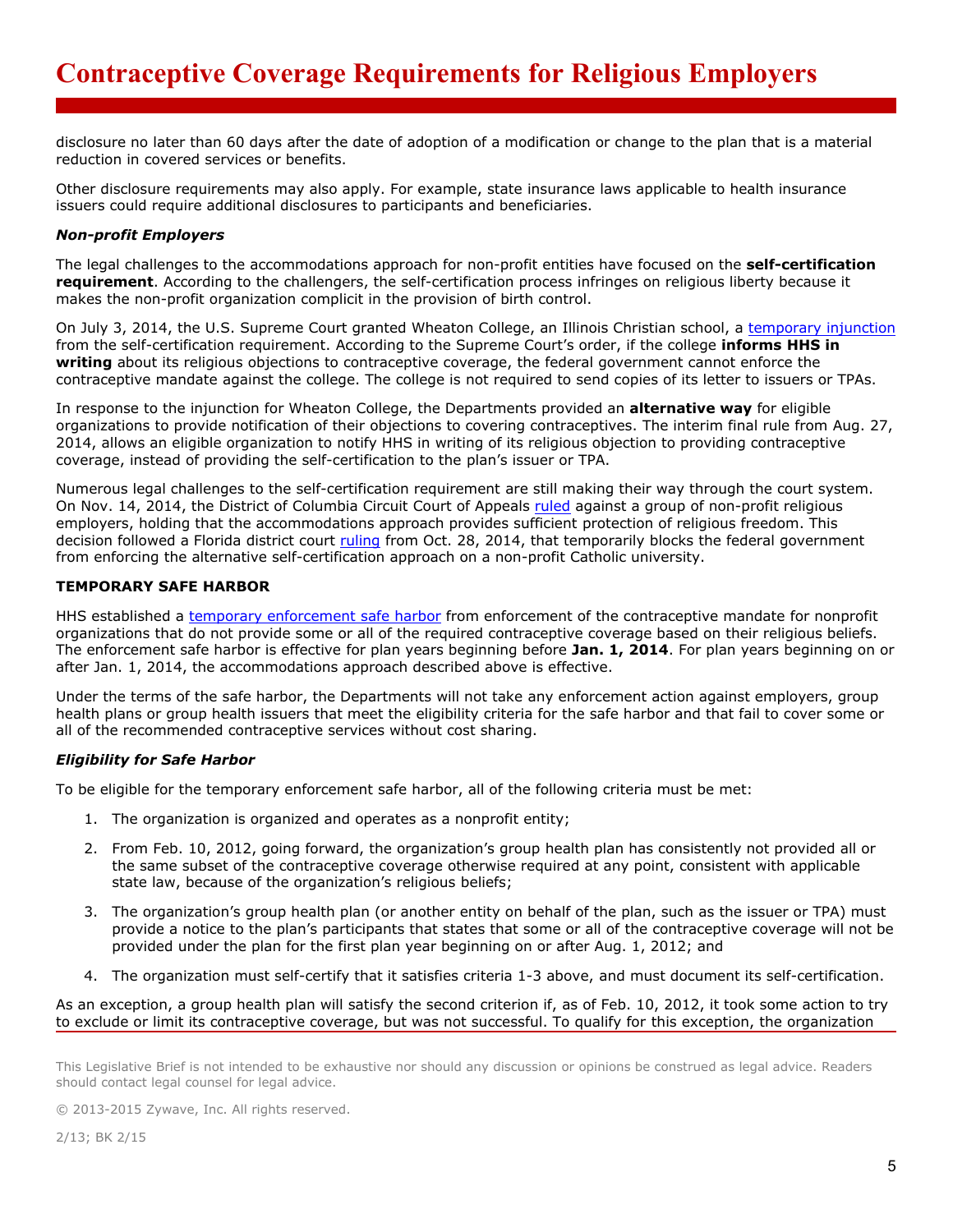must certify that it (or its plan or issuer) took some action before Feb. 10, 2012, to try to exclude from coverage some or all contraceptive services because of the organization's religious beliefs, but that these services were covered under the plan despite this action.

A religious employer that potentially qualifies for the exemption to the contraceptive coverage requirement may, if eligible, take advantage of the temporary enforcement safe harbor. According to HHS, using the safe harbor will not prevent an eligible religious employer from later invoking the exemption.

#### *Notice*

The required notice must be in any application materials distributed in connection with enrollment (or re-enrollment) in coverage that is effective **for each plan year** beginning before Jan. 1, 2014. The notice is required to be provided by the group health plan, although the plan may ask another entity (such as the issuer or TPA) to accept responsibility for providing the notice on its behalf.

For insured coverage, unless the issuer accepts responsibility in writing for providing the notice, the issuer does not lose protection under the safe harbor solely because the plan does not distribute the notice as required or because the issuer relies in good faith on a representation by the plan that turns out to be incorrect. The notice must provide as follows:

# **NOTICE TO PLAN ENROLLEES**

*The organization that sponsors or arranges your group health plan has certified that it qualifies for a temporary enforcement safe harbor with respect to the Federal requirement to cover contraceptive services without cost sharing. During this period, coverage under your group health plan will not include coverage of [some] contraceptive services.*

## *Certification*

To qualify for the safe harbor, an organization must certify its eligibility using the attached certification form. The required certification must be signed by an authorized organizational representative, and must be completed and made available for examination by the first day of the plan year to which the temporary enforcement safe harbor applies. Organizations are only required to complete the certification one time.

This Legislative Brief is not intended to be exhaustive nor should any discussion or opinions be construed as legal advice. Readers should contact legal counsel for legal advice.